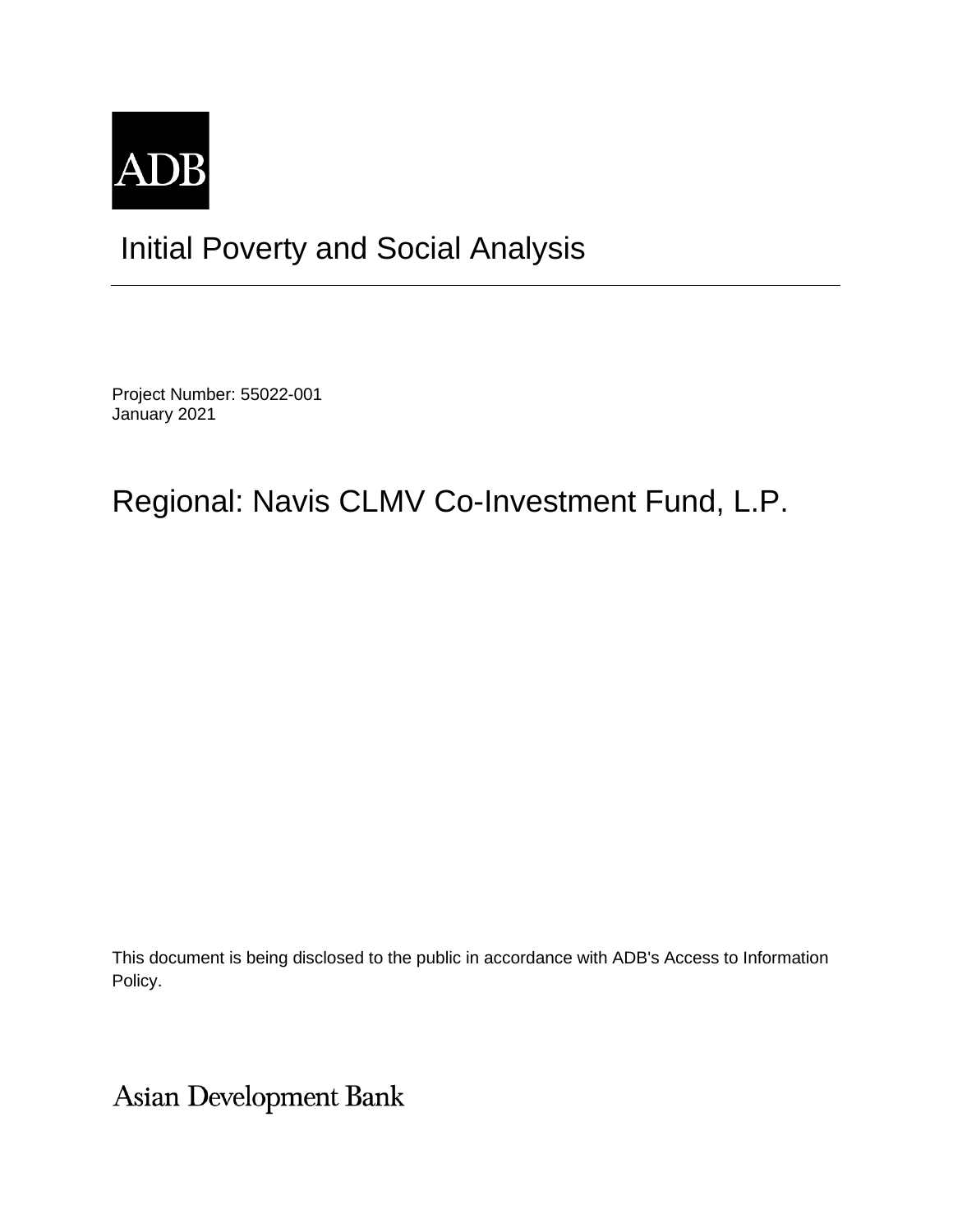## **ABBREVIATIONS**

| <b>ADB</b>  | Asian Development Bank                          |
|-------------|-------------------------------------------------|
| <b>CLMV</b> | Cambodia, Lao PDR, Myanmar, Viet Nam            |
| <b>CPS</b>  | country partnership strategy                    |
| <b>ESG</b>  | Environment, social, and governance             |
| <b>ESMS</b> | <b>Environment and Social Management System</b> |
| <b>NAF</b>  | Navis Asia Fund                                 |
| <b>PIAL</b> | prohibited investments and activities list      |

In preparing any country program or strategy, financing any project, or by making any designation of or reference to a particular territory or geographic area in this document, the Asian Development Bank does not intend to make any judgments as to the legal or other status of any territory or area.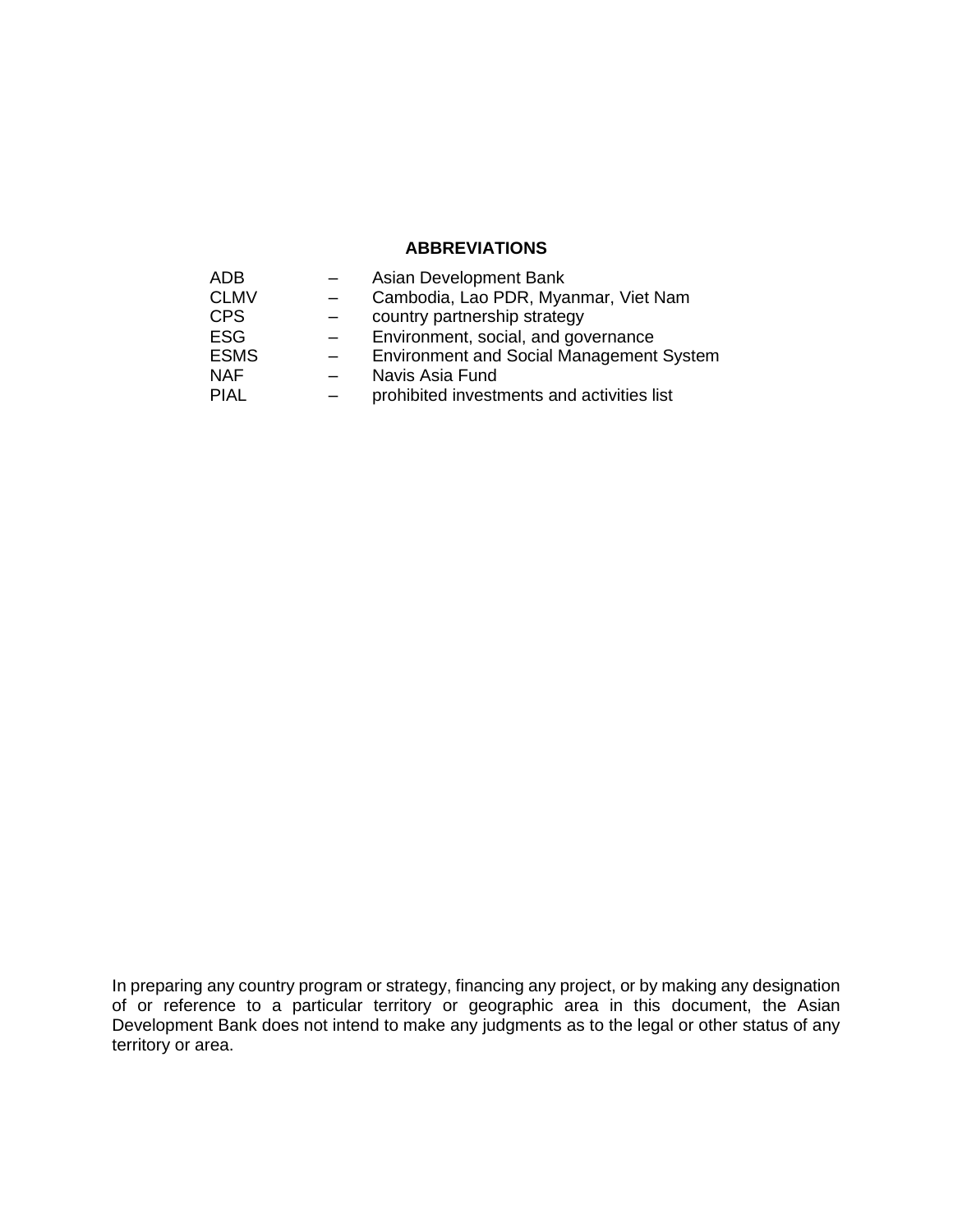## **INITIAL POVERTY AND SOCIAL ANALYSIS**

| Country:                                                                                                                                                                                                                                                                                                                                                                                                                                                                                                                                                                                                                                                                                                                                                                                                                                                                                                                                                                                                                                                                                                                                                                                                                                                                                                                                                                                                                                                                                                                                                                                                                                                                                                                                          | Regional                                                            | Project Title:                | Navis CLMV Co-Investment Fund II L. P.                                                                                                                                                                                                                                                                                                                                                                                                                                                                                                                                                                                                                                                                                                                                                                                                                                                                                                                                                                                                                                                                                                                                                                                                                                                                                                                                                                                                                     |  |  |
|---------------------------------------------------------------------------------------------------------------------------------------------------------------------------------------------------------------------------------------------------------------------------------------------------------------------------------------------------------------------------------------------------------------------------------------------------------------------------------------------------------------------------------------------------------------------------------------------------------------------------------------------------------------------------------------------------------------------------------------------------------------------------------------------------------------------------------------------------------------------------------------------------------------------------------------------------------------------------------------------------------------------------------------------------------------------------------------------------------------------------------------------------------------------------------------------------------------------------------------------------------------------------------------------------------------------------------------------------------------------------------------------------------------------------------------------------------------------------------------------------------------------------------------------------------------------------------------------------------------------------------------------------------------------------------------------------------------------------------------------------|---------------------------------------------------------------------|-------------------------------|------------------------------------------------------------------------------------------------------------------------------------------------------------------------------------------------------------------------------------------------------------------------------------------------------------------------------------------------------------------------------------------------------------------------------------------------------------------------------------------------------------------------------------------------------------------------------------------------------------------------------------------------------------------------------------------------------------------------------------------------------------------------------------------------------------------------------------------------------------------------------------------------------------------------------------------------------------------------------------------------------------------------------------------------------------------------------------------------------------------------------------------------------------------------------------------------------------------------------------------------------------------------------------------------------------------------------------------------------------------------------------------------------------------------------------------------------------|--|--|
| Lending/Financing<br>Modality:                                                                                                                                                                                                                                                                                                                                                                                                                                                                                                                                                                                                                                                                                                                                                                                                                                                                                                                                                                                                                                                                                                                                                                                                                                                                                                                                                                                                                                                                                                                                                                                                                                                                                                                    | <b>Financial Intermediary</b>                                       | Department/<br>Division:      | Private Sector Operations Department/<br>Private Sector Investment Funds and<br>Special Initiatives Division                                                                                                                                                                                                                                                                                                                                                                                                                                                                                                                                                                                                                                                                                                                                                                                                                                                                                                                                                                                                                                                                                                                                                                                                                                                                                                                                               |  |  |
|                                                                                                                                                                                                                                                                                                                                                                                                                                                                                                                                                                                                                                                                                                                                                                                                                                                                                                                                                                                                                                                                                                                                                                                                                                                                                                                                                                                                                                                                                                                                                                                                                                                                                                                                                   | POVERTY IMPACT AND SOCIAL DIMENSIONS                                |                               |                                                                                                                                                                                                                                                                                                                                                                                                                                                                                                                                                                                                                                                                                                                                                                                                                                                                                                                                                                                                                                                                                                                                                                                                                                                                                                                                                                                                                                                            |  |  |
|                                                                                                                                                                                                                                                                                                                                                                                                                                                                                                                                                                                                                                                                                                                                                                                                                                                                                                                                                                                                                                                                                                                                                                                                                                                                                                                                                                                                                                                                                                                                                                                                                                                                                                                                                   |                                                                     |                               |                                                                                                                                                                                                                                                                                                                                                                                                                                                                                                                                                                                                                                                                                                                                                                                                                                                                                                                                                                                                                                                                                                                                                                                                                                                                                                                                                                                                                                                            |  |  |
| A. Links to the National Poverty Reduction Strategy and Country Partnership Strategy<br>The Asian Development Bank (ADB) is proposing an equity investment of up to \$20 million in Navis CLMV Co-<br>Investment Fund L.P. (the CLMV Fund), which has a minimum fund size of \$150 million. The CLMV Fund will co-<br>invest alongside the Navis Asia Fund (NAF) 8 to make equity investments for controlling stakes in middle-market<br>companies in Cambodia, Lao People's Democratic Republic (PDR), Myanmar, and Viet Nam (CLMV) operating in<br>the education, healthcare, manufacturing, business services, and consumer products and services sectors. The<br>proposed investment aligns with operational priorities outlined in the ADB Strategy 2030. <sup>a</sup> These priorities include<br>(i) addressing remaining poverty and reducing inequalities by increasing the emphasis on human development and<br>social inclusion and generating quality jobs, and (ii) accelerating progress in gender equality especially with the<br>adoption of the Gender 2x criteria. It is also in line with ADB's country partnership strategies (CPS) for CLMV, which<br>emphasize strengthening human capital through increasing focus on delivering vital social services such as quality<br>education and healthcare, thereby helping to drive poverty reduction and contribute to economic diversification plans<br>of the respective countries. Navis' current investments in schools, hospitals, pharmaceuticals and vaccine cold chain<br>equipment makes this proposed investment consistent with ADB's operational plan for private sector operations<br>(2019-2024), which focuses on key sectors including education and healthcare. |                                                                     |                               |                                                                                                                                                                                                                                                                                                                                                                                                                                                                                                                                                                                                                                                                                                                                                                                                                                                                                                                                                                                                                                                                                                                                                                                                                                                                                                                                                                                                                                                            |  |  |
| <b>B.</b> Poverty Targeting:<br>⊠General intervention Individual or household (TI-H) I Geographic (TI-G) I Non-income MDGs(TI-M1,M2,etc.)<br>According to ADB statistics, 24.8% of Myanmar's population were living below the national poverty line in 2018,<br>23.2% in the Lao PDR, and 12.9% in Cambodia. <sup>b</sup> Of the four countries of CLMV, Viet Nam has the lowest percentage<br>of its population living below the national poverty line which is at 5.8% (endnote b). Though these figures have<br>improved from 2015 to 2018, <sup>c</sup> many continue to face challenges caused by poverty, vulnerability, job insecurity, and<br>economic uncertainty. Adding to the burden is the economic and health crisis caused by the COVID-19 pandemic,<br>highlighting the need to support the region through more capital investments. The Navis CLMV Fund's transaction<br>pipeline includes services, healthcare, education, and manufacturing companies that typically require workers and<br>will therefore maintain and generate employment opportunities.                                                                                                                                                                                                                                                                                                                                                                                                                                                                                                                                                                                                                                                                     |                                                                     |                               |                                                                                                                                                                                                                                                                                                                                                                                                                                                                                                                                                                                                                                                                                                                                                                                                                                                                                                                                                                                                                                                                                                                                                                                                                                                                                                                                                                                                                                                            |  |  |
| С.                                                                                                                                                                                                                                                                                                                                                                                                                                                                                                                                                                                                                                                                                                                                                                                                                                                                                                                                                                                                                                                                                                                                                                                                                                                                                                                                                                                                                                                                                                                                                                                                                                                                                                                                                | <b>Poverty and Social Analysis</b>                                  |                               |                                                                                                                                                                                                                                                                                                                                                                                                                                                                                                                                                                                                                                                                                                                                                                                                                                                                                                                                                                                                                                                                                                                                                                                                                                                                                                                                                                                                                                                            |  |  |
| 2x criteria.                                                                                                                                                                                                                                                                                                                                                                                                                                                                                                                                                                                                                                                                                                                                                                                                                                                                                                                                                                                                                                                                                                                                                                                                                                                                                                                                                                                                                                                                                                                                                                                                                                                                                                                                      | competitiveness and further develop these countries' human capital. |                               | 1. Key issues and potential beneficiaries. Low healthcare spending, inadequate investment in education, and limited<br>availability of skilled labor impair the capacity of CLMV countries to further their economic growth. The Navis CLMV<br>Fund, which is expected to invest in key sectors such as education, healthcare, financial and business services, and<br>manufacturing, can generate vital developmental outcomes in these sectors, contributing to the overall growth of<br>these four countries. Such investments from Navis CLMV foresee the owners of the portfolio companies and their<br>employees as the primary beneficiaries. Indirect beneficiaries include the businesses and their employees within the<br>supply chains of each client company. Investments in education and healthcare will contribute to strengthening the<br>2. Impact channels and expected systemic changes. The project will contribute to boost the growth of the private<br>companies operating in the education, healthcare, manufacturing, business services, consumer products and<br>services sectors, thereby supporting jobs, economic development, access to quality education, and delivery of<br>services. Navis CLMV Fund is also inclined to advance gender equality by promoting gender diversity within Navis,<br>and by supporting gender-relevant initiatives of its client companies, especially with its intention to apply the Gender |  |  |
| its investments.                                                                                                                                                                                                                                                                                                                                                                                                                                                                                                                                                                                                                                                                                                                                                                                                                                                                                                                                                                                                                                                                                                                                                                                                                                                                                                                                                                                                                                                                                                                                                                                                                                                                                                                                  |                                                                     |                               | 3. Focus of (and resources allocated in) the transaction TA or due diligence. Navis is an established fund manager<br>in Southeast Asia. Due diligence will assess Navis's performance with past portfolio companies, identify gaps<br>between its current Environment and Social Management System (ESMS) and the ADB safeguards and social policy<br>requirements, and Navis's capability to identify and manage the social safeguards impacts and other social risks of                                                                                                                                                                                                                                                                                                                                                                                                                                                                                                                                                                                                                                                                                                                                                                                                                                                                                                                                                                                 |  |  |
|                                                                                                                                                                                                                                                                                                                                                                                                                                                                                                                                                                                                                                                                                                                                                                                                                                                                                                                                                                                                                                                                                                                                                                                                                                                                                                                                                                                                                                                                                                                                                                                                                                                                                                                                                   | Ш.                                                                  | <b>GENDER AND DEVELOPMENT</b> |                                                                                                                                                                                                                                                                                                                                                                                                                                                                                                                                                                                                                                                                                                                                                                                                                                                                                                                                                                                                                                                                                                                                                                                                                                                                                                                                                                                                                                                            |  |  |
| 1. What are the key gender issues in the sector and/or subsector that are likely to be relevant to this project or<br>program? Globally, women are significantly underrepresented as investment decision-makers and founders of<br>investee companies at private equity and venture capital firms. In 2019, companies founded by women received just<br>2.7% of global venture capital funding (a small increase from 2.2% in 2018) for a total of \$3.54 billion, while 11.5%                                                                                                                                                                                                                                                                                                                                                                                                                                                                                                                                                                                                                                                                                                                                                                                                                                                                                                                                                                                                                                                                                                                                                                                                                                                                    |                                                                     |                               |                                                                                                                                                                                                                                                                                                                                                                                                                                                                                                                                                                                                                                                                                                                                                                                                                                                                                                                                                                                                                                                                                                                                                                                                                                                                                                                                                                                                                                                            |  |  |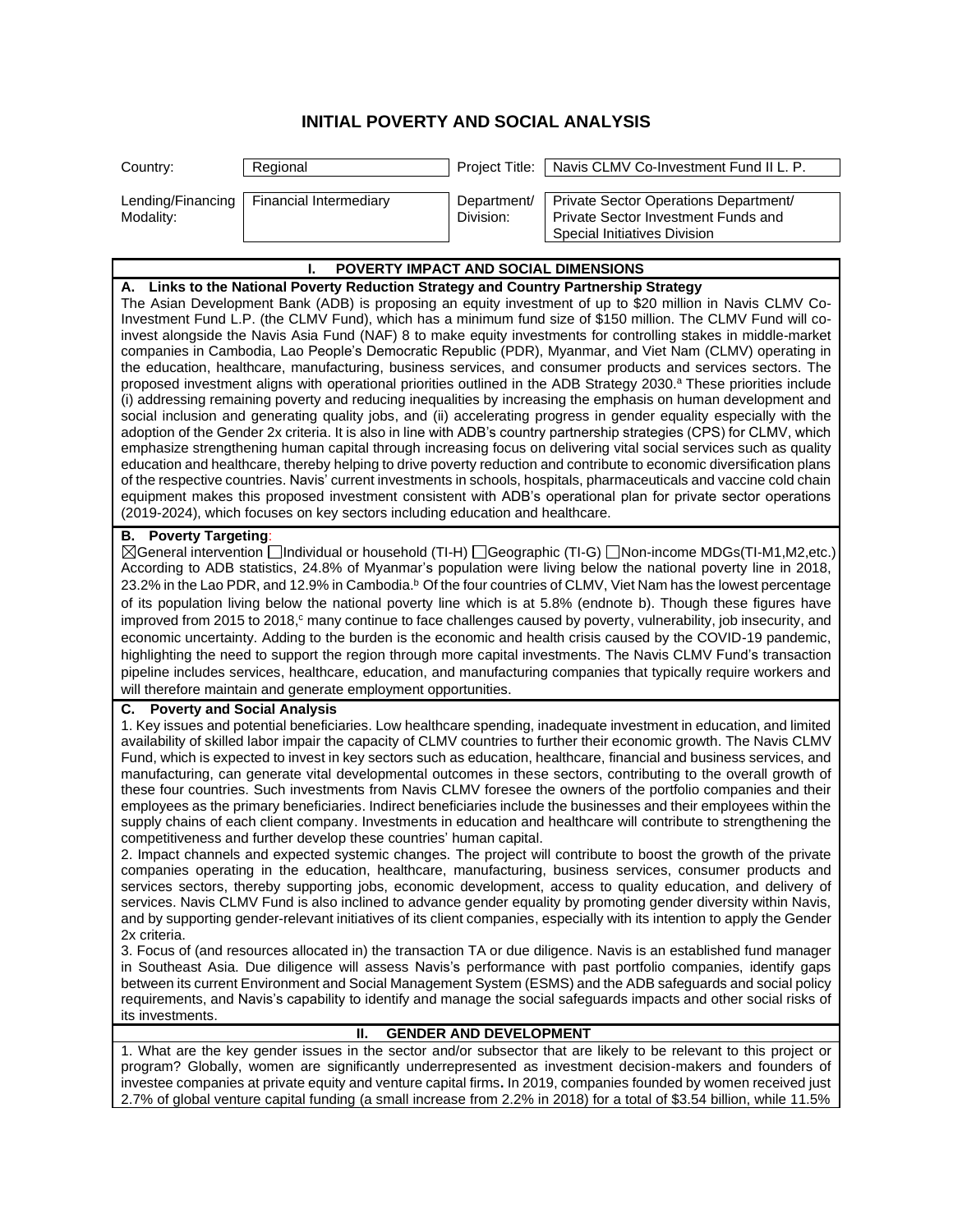| of the year's total funding went to mixed-gender founding teams with the remainder (85.8%) going to all-male founder<br>teams. <sup>d</sup> Interest in gender lens investing, including initiatives such as 2X Challenge, is increasing in Southeast Asia.<br>For example, five active private impact investors in Indonesia, Philippines and Vietnam have deployed USD 40<br>million in more than 30 deals using an explicit gender lens since 2007. <sup>e</sup><br>Women are significantly underrepresented among the investment decision-makers at private equity funds. In Asian<br>investment firms, women comprise on average 18% of employees and fill just 12% of senior roles, which is the<br>lowest figure of any asset class and is unchanged from 2017. <sup>f</sup><br>2. Does the proposed project or program have the potential to contribute to the promotion of gender equity and/or<br>empowerment of women by providing women's access to and use of opportunities, services, resources, assets, and<br>participation in decision making?<br>$\boxtimes$ Yes $\quad \Box$ No<br>Due diligence will identify potential gender mainstreaming measures that may be incorporated in the project design.<br>Gender measures may include applying a gender lens to investments in the fund, cascading gender inclusive policies<br>to investee companies, gender trainings for staff and/or development of gender inclusive policies or practices by<br>Navis. |  |  |  |  |  |
|--------------------------------------------------------------------------------------------------------------------------------------------------------------------------------------------------------------------------------------------------------------------------------------------------------------------------------------------------------------------------------------------------------------------------------------------------------------------------------------------------------------------------------------------------------------------------------------------------------------------------------------------------------------------------------------------------------------------------------------------------------------------------------------------------------------------------------------------------------------------------------------------------------------------------------------------------------------------------------------------------------------------------------------------------------------------------------------------------------------------------------------------------------------------------------------------------------------------------------------------------------------------------------------------------------------------------------------------------------------------------------------------------------------------------------------------------------------------------------|--|--|--|--|--|
| 3. Could the proposed project have an adverse impact on women and/or girls or widen gender inequality?<br>$\Box$ Yes $\boxtimes$ No                                                                                                                                                                                                                                                                                                                                                                                                                                                                                                                                                                                                                                                                                                                                                                                                                                                                                                                                                                                                                                                                                                                                                                                                                                                                                                                                            |  |  |  |  |  |
| 4. Indicate the intended gender mainstreaming category:                                                                                                                                                                                                                                                                                                                                                                                                                                                                                                                                                                                                                                                                                                                                                                                                                                                                                                                                                                                                                                                                                                                                                                                                                                                                                                                                                                                                                        |  |  |  |  |  |
| $\boxtimes$ GEN (gender equity)<br>$\Box$ EGM (effective gender mainstreaming)                                                                                                                                                                                                                                                                                                                                                                                                                                                                                                                                                                                                                                                                                                                                                                                                                                                                                                                                                                                                                                                                                                                                                                                                                                                                                                                                                                                                 |  |  |  |  |  |
| SGE (some gender elements)<br>NGE (no gender elements)<br>$\perp$                                                                                                                                                                                                                                                                                                                                                                                                                                                                                                                                                                                                                                                                                                                                                                                                                                                                                                                                                                                                                                                                                                                                                                                                                                                                                                                                                                                                              |  |  |  |  |  |
| III.<br><b>PARTICIPATION AND EMPOWERMENT</b>                                                                                                                                                                                                                                                                                                                                                                                                                                                                                                                                                                                                                                                                                                                                                                                                                                                                                                                                                                                                                                                                                                                                                                                                                                                                                                                                                                                                                                   |  |  |  |  |  |
| 1. Who are the main stakeholders of the project, including beneficiaries and negatively affected people? Identify                                                                                                                                                                                                                                                                                                                                                                                                                                                                                                                                                                                                                                                                                                                                                                                                                                                                                                                                                                                                                                                                                                                                                                                                                                                                                                                                                              |  |  |  |  |  |
| how they will participate in the project design. The main stakeholders of the investment are Fund portfolio companies                                                                                                                                                                                                                                                                                                                                                                                                                                                                                                                                                                                                                                                                                                                                                                                                                                                                                                                                                                                                                                                                                                                                                                                                                                                                                                                                                          |  |  |  |  |  |
| operating in the education, healthcare, manufacturing, business services, and consumer products and services                                                                                                                                                                                                                                                                                                                                                                                                                                                                                                                                                                                                                                                                                                                                                                                                                                                                                                                                                                                                                                                                                                                                                                                                                                                                                                                                                                   |  |  |  |  |  |
| sectors in the CLMV countries, co-owners, and their employees. The businesses and their employees within the                                                                                                                                                                                                                                                                                                                                                                                                                                                                                                                                                                                                                                                                                                                                                                                                                                                                                                                                                                                                                                                                                                                                                                                                                                                                                                                                                                   |  |  |  |  |  |
| supply chain of each portfolio company will also indirectly benefit from this project. The project team will assess how                                                                                                                                                                                                                                                                                                                                                                                                                                                                                                                                                                                                                                                                                                                                                                                                                                                                                                                                                                                                                                                                                                                                                                                                                                                                                                                                                        |  |  |  |  |  |
| the beneficiaries in these sectors can benefit from the Navis CLMV Fund during due diligence.<br>2. How can the project contribute (in a systemic way) to engaging and empowering stakeholders and beneficiaries,                                                                                                                                                                                                                                                                                                                                                                                                                                                                                                                                                                                                                                                                                                                                                                                                                                                                                                                                                                                                                                                                                                                                                                                                                                                              |  |  |  |  |  |
| particularly, the poor, vulnerable, and excluded groups? What issues in the project design require participation of                                                                                                                                                                                                                                                                                                                                                                                                                                                                                                                                                                                                                                                                                                                                                                                                                                                                                                                                                                                                                                                                                                                                                                                                                                                                                                                                                            |  |  |  |  |  |
| the poor and excluded? The project will have limited opportunities for participation of those who are not immediate                                                                                                                                                                                                                                                                                                                                                                                                                                                                                                                                                                                                                                                                                                                                                                                                                                                                                                                                                                                                                                                                                                                                                                                                                                                                                                                                                            |  |  |  |  |  |
| stakeholders given the private nature of investments in the portfolio companies. However, Navis has an                                                                                                                                                                                                                                                                                                                                                                                                                                                                                                                                                                                                                                                                                                                                                                                                                                                                                                                                                                                                                                                                                                                                                                                                                                                                                                                                                                         |  |  |  |  |  |
| institutionalized Serious Environment, Social, and Governance (ESG) Incident Reporting procedure wherein                                                                                                                                                                                                                                                                                                                                                                                                                                                                                                                                                                                                                                                                                                                                                                                                                                                                                                                                                                                                                                                                                                                                                                                                                                                                                                                                                                       |  |  |  |  |  |
| portfolio companies need to report serious ESG incidences that can have significant reputational and/or financial                                                                                                                                                                                                                                                                                                                                                                                                                                                                                                                                                                                                                                                                                                                                                                                                                                                                                                                                                                                                                                                                                                                                                                                                                                                                                                                                                              |  |  |  |  |  |
| implications for the portfolio companies and Navis CLMV. Due diligence will assess Navis CLMV's mechanism as                                                                                                                                                                                                                                                                                                                                                                                                                                                                                                                                                                                                                                                                                                                                                                                                                                                                                                                                                                                                                                                                                                                                                                                                                                                                                                                                                                   |  |  |  |  |  |
| a means for engagement, and how Navis monitors and handles grievances associated with portfolio companies.                                                                                                                                                                                                                                                                                                                                                                                                                                                                                                                                                                                                                                                                                                                                                                                                                                                                                                                                                                                                                                                                                                                                                                                                                                                                                                                                                                     |  |  |  |  |  |
| 3. What are the key, active, and relevant civil society organizations (CSOs) in the project area? What is the level of                                                                                                                                                                                                                                                                                                                                                                                                                                                                                                                                                                                                                                                                                                                                                                                                                                                                                                                                                                                                                                                                                                                                                                                                                                                                                                                                                         |  |  |  |  |  |
| civil society organization participation in the project design?                                                                                                                                                                                                                                                                                                                                                                                                                                                                                                                                                                                                                                                                                                                                                                                                                                                                                                                                                                                                                                                                                                                                                                                                                                                                                                                                                                                                                |  |  |  |  |  |
| $\Box$ Collaboration<br>$\boxtimes$ Information generation and sharing (L) $\Box$ Consultation<br>$\Box$ Partnership                                                                                                                                                                                                                                                                                                                                                                                                                                                                                                                                                                                                                                                                                                                                                                                                                                                                                                                                                                                                                                                                                                                                                                                                                                                                                                                                                           |  |  |  |  |  |
| Navis' role as a financial intermediary provides limited opportunities for engagement with civil society organizations<br>interested in each portfolio companies' business activities.                                                                                                                                                                                                                                                                                                                                                                                                                                                                                                                                                                                                                                                                                                                                                                                                                                                                                                                                                                                                                                                                                                                                                                                                                                                                                         |  |  |  |  |  |
| 4. Are there issues during project design for which participation of the poor and excluded is important? What are                                                                                                                                                                                                                                                                                                                                                                                                                                                                                                                                                                                                                                                                                                                                                                                                                                                                                                                                                                                                                                                                                                                                                                                                                                                                                                                                                              |  |  |  |  |  |
| they and how should they be addressed? $\Box$ Yes<br>$\boxtimes$ No                                                                                                                                                                                                                                                                                                                                                                                                                                                                                                                                                                                                                                                                                                                                                                                                                                                                                                                                                                                                                                                                                                                                                                                                                                                                                                                                                                                                            |  |  |  |  |  |
| The nature of this transaction will not require a project specific participation plan. Nonetheless, due diligence will                                                                                                                                                                                                                                                                                                                                                                                                                                                                                                                                                                                                                                                                                                                                                                                                                                                                                                                                                                                                                                                                                                                                                                                                                                                                                                                                                         |  |  |  |  |  |
| assess opportunities for Navis CLMV to enhance its engagement with portfolio company stakeholders.                                                                                                                                                                                                                                                                                                                                                                                                                                                                                                                                                                                                                                                                                                                                                                                                                                                                                                                                                                                                                                                                                                                                                                                                                                                                                                                                                                             |  |  |  |  |  |
| <b>SOCIAL SAFEGUARDS</b><br>IV.                                                                                                                                                                                                                                                                                                                                                                                                                                                                                                                                                                                                                                                                                                                                                                                                                                                                                                                                                                                                                                                                                                                                                                                                                                                                                                                                                                                                                                                |  |  |  |  |  |
| A. Involuntary Resettlement Category [<br>B<br>IXI FI<br>A<br>С                                                                                                                                                                                                                                                                                                                                                                                                                                                                                                                                                                                                                                                                                                                                                                                                                                                                                                                                                                                                                                                                                                                                                                                                                                                                                                                                                                                                                |  |  |  |  |  |
| 1. Does the project have the potential to involve involuntary land acquisition resulting in physical and economic                                                                                                                                                                                                                                                                                                                                                                                                                                                                                                                                                                                                                                                                                                                                                                                                                                                                                                                                                                                                                                                                                                                                                                                                                                                                                                                                                              |  |  |  |  |  |
| displacement? $\Box$ Yes<br>$\boxtimes$ No<br>The Fund's ESMS requires the CLMV Fund manager to screen all target                                                                                                                                                                                                                                                                                                                                                                                                                                                                                                                                                                                                                                                                                                                                                                                                                                                                                                                                                                                                                                                                                                                                                                                                                                                                                                                                                              |  |  |  |  |  |
| companies for involuntary displacement impacts and risks however the ESMS does not reflect the ADB Safeguard                                                                                                                                                                                                                                                                                                                                                                                                                                                                                                                                                                                                                                                                                                                                                                                                                                                                                                                                                                                                                                                                                                                                                                                                                                                                                                                                                                   |  |  |  |  |  |
| Policy Statement (2009) categorization definitions for involuntary resettlement impacts. The Navis CLMV Fund will                                                                                                                                                                                                                                                                                                                                                                                                                                                                                                                                                                                                                                                                                                                                                                                                                                                                                                                                                                                                                                                                                                                                                                                                                                                                                                                                                              |  |  |  |  |  |
| not invest in any company undertaking business activities that cause category A involuntary displacement impacts.<br>In accordance with Safeguard Policy Statement requirements, the ESMS will be enhanced during ADB's appraisal                                                                                                                                                                                                                                                                                                                                                                                                                                                                                                                                                                                                                                                                                                                                                                                                                                                                                                                                                                                                                                                                                                                                                                                                                                              |  |  |  |  |  |
| by Navis to reflect ADB's definition of category A involuntary resettlement impacts. ADB will seek a side letter                                                                                                                                                                                                                                                                                                                                                                                                                                                                                                                                                                                                                                                                                                                                                                                                                                                                                                                                                                                                                                                                                                                                                                                                                                                                                                                                                               |  |  |  |  |  |
| provision with the CLMV Fund to permit it to not contribute capital to any proposed investment in a company that                                                                                                                                                                                                                                                                                                                                                                                                                                                                                                                                                                                                                                                                                                                                                                                                                                                                                                                                                                                                                                                                                                                                                                                                                                                                                                                                                               |  |  |  |  |  |
| ADB assesses is non-compliant with the enhanced ESMS.                                                                                                                                                                                                                                                                                                                                                                                                                                                                                                                                                                                                                                                                                                                                                                                                                                                                                                                                                                                                                                                                                                                                                                                                                                                                                                                                                                                                                          |  |  |  |  |  |
| 2. What action plan is required to address involuntary resettlement as part of the transaction TA or due diligence                                                                                                                                                                                                                                                                                                                                                                                                                                                                                                                                                                                                                                                                                                                                                                                                                                                                                                                                                                                                                                                                                                                                                                                                                                                                                                                                                             |  |  |  |  |  |
| process?                                                                                                                                                                                                                                                                                                                                                                                                                                                                                                                                                                                                                                                                                                                                                                                                                                                                                                                                                                                                                                                                                                                                                                                                                                                                                                                                                                                                                                                                       |  |  |  |  |  |
| Resettlement plan<br><b>Resettlement framework</b><br>$\Box$ Social impact matrix                                                                                                                                                                                                                                                                                                                                                                                                                                                                                                                                                                                                                                                                                                                                                                                                                                                                                                                                                                                                                                                                                                                                                                                                                                                                                                                                                                                              |  |  |  |  |  |
| Environmental and social management system arrangement<br>None<br>⊠                                                                                                                                                                                                                                                                                                                                                                                                                                                                                                                                                                                                                                                                                                                                                                                                                                                                                                                                                                                                                                                                                                                                                                                                                                                                                                                                                                                                            |  |  |  |  |  |